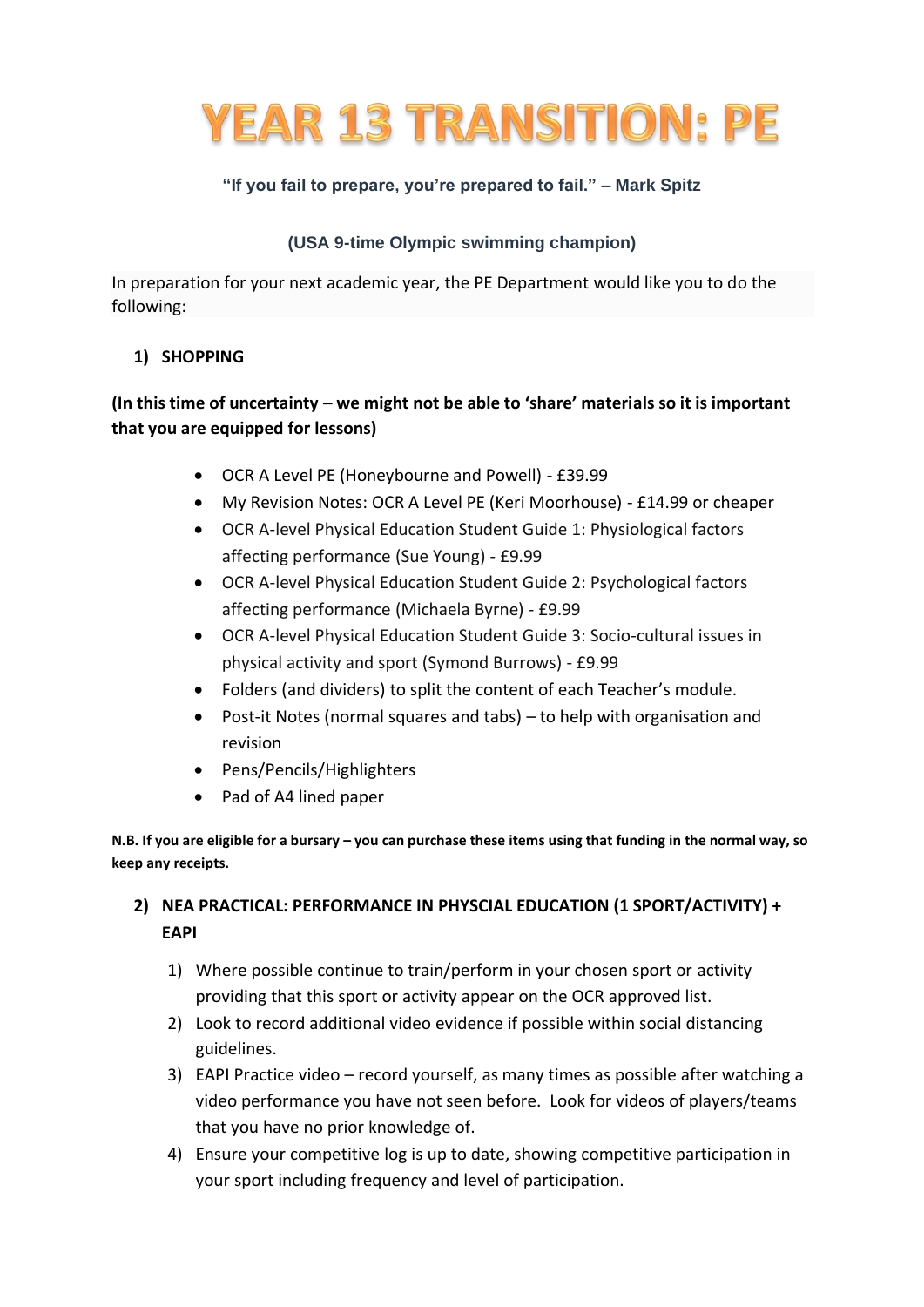- **3) REVISION OF YEAR 12 CONTENT** (You will sit the Year 12 Examination at the end of September as an in-class assessment and need to be prepared!)
	- Email your teacher for the Y12 content or search specification for AS Level PE (H155) on google
	- Revise using your existing notes and ensure they are ordered and filed in the correct module for effective revision.
	- Attempt the practice exam questions provided by your teachers and familiarise yourself with the assessment structures (AO1, AO2 and AO3)
	- Use revision textbooks and workbooks available to buy.
	- Attempt a range of 10 and 20 mark questions provided by your class teachers and email them to staff to be marked with feedback
- 4) **READING FOR PLEASURE:** (Use this link for great resources as well as specifications and past papers)



#### <http://www.alevelpe.com/specifications.html>